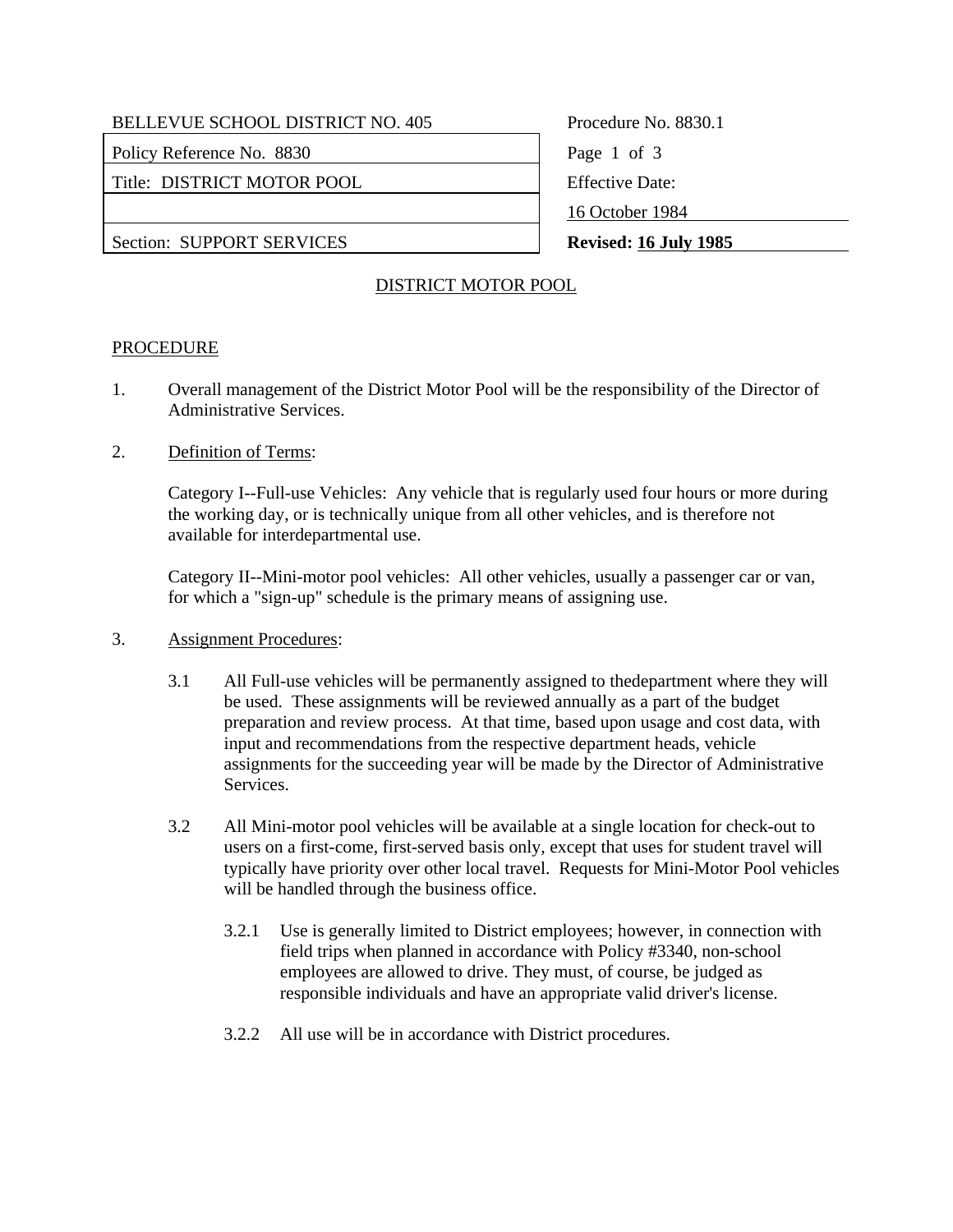# BELLEVUE SCHOOL DISTRICT NO. 405 Procedure No. 8830.1

Policy Reference No. 8830 Page 2 of 3

Title: DISTRICT MOTOR POOL Effective Date:

Section: SUPPORT SERVICES **Revised:** 16 July 1985

16 October 1984

# DISTRICT MOTOR POOL

# **PROCEDURE**

 3.3 Personal use of vehicles is prohibited. Certain personnel may be assigned full-time use of a vehicle when such is judged to be at the convenience of the district. For these personnel assigned full-time use direct travel to and from work is not considered personal use. For others, taking a vehicle home is allowed only when a specific assignment requires it. Accounting for such use will be in accord with current Internal Revenue Service regulations.

### 4. Cost Allocations for all use will apply as follows:

 4.1 Full-use vehicles. Costs will be calculated on an annualized basis, using the following factors:

| -- Depreciation of vehicle:  |                        |
|------------------------------|------------------------|
| Trucks, Vans and Equipment:  | 10 year, S.L.          |
| Automobiles:                 | 7 year, S.L.           |
| -- Maintenance/Repair costs: | actual (previous year) |
| -- Fuel/oil:                 | actual(previous year)  |

- 4.2 User departments will estimate the annual cost for each assigned vehicle, including these costs in their budgets for each fiscal year. The annual depreciation factor will be transferred each year to the Motor Pool fund to be applied toward future purchase of replacement vehicles.
- 4.3 Mini-motor pool vehicles. Costs will be calculated on a mileage basis, and charged against the appropriate user budget account. The following formula will be used to determine mileage rates:

(Annual Depreciation + Annual Operating Costs) = Mileage rate Annual Mileage

# 5. Purchase of new or replacement vehicles.

Most new vehicles will be purchased via the annual state SPI vehicle contract available in mid-winter of each school year. Exceptions will be authorized by the Assistant Superintendent for Management Services.